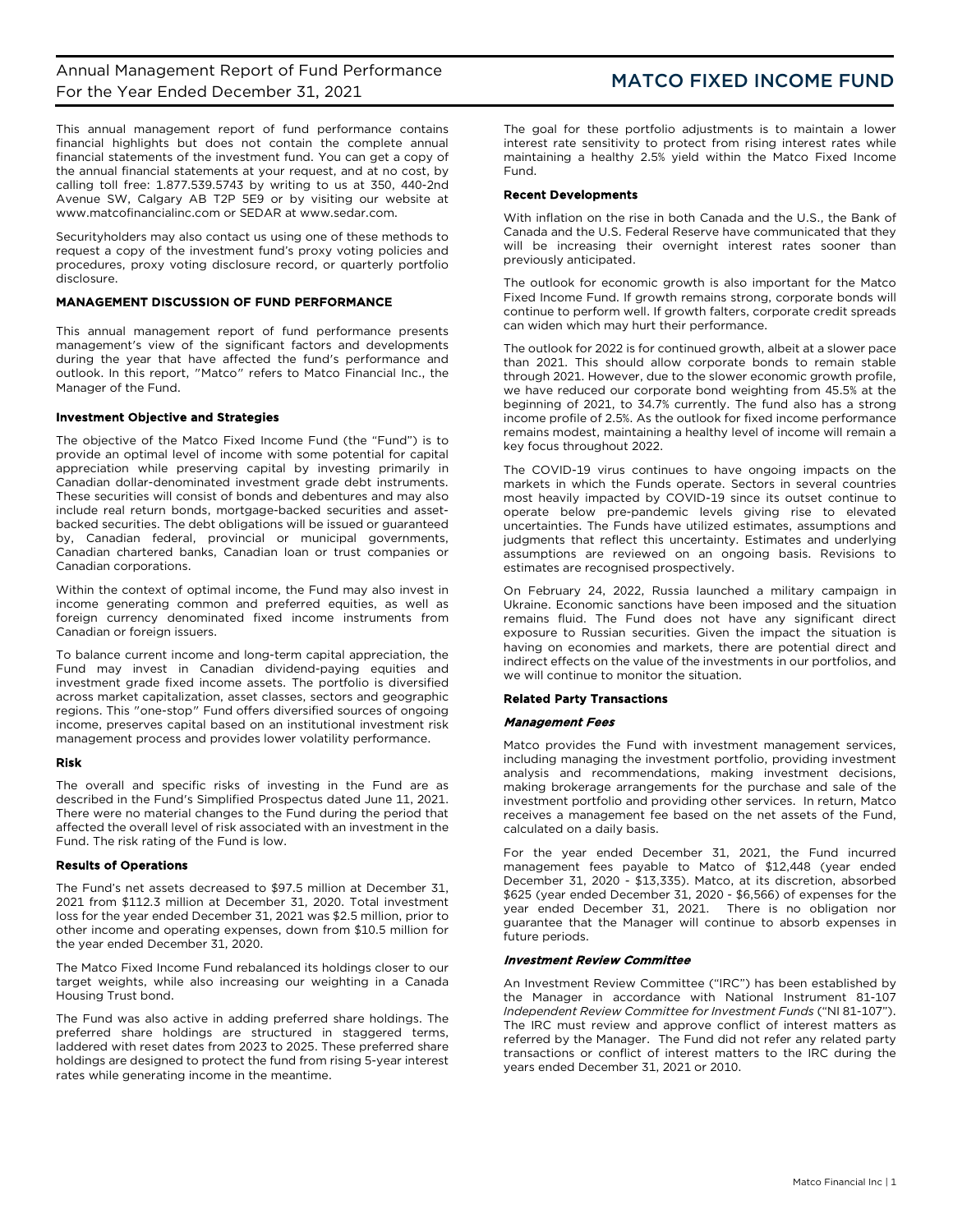# FINANCIAL HIGHLIGHTS

The following tables show selected key financial information about the Fund and are intended to help you understand the Fund's financial performance over the past five years.

# The Fund's Net Assets per Unit (1)(2)(3)(4)

| <b>SERIES A</b>                                                    | 2021                     | 2020        | 2019                     | 2018                     | 2017      |
|--------------------------------------------------------------------|--------------------------|-------------|--------------------------|--------------------------|-----------|
| Net assets, beginning of period/year(1)(2)                         | 10.72                    | 10.26       | 10.04                    | 10.09                    |           |
|                                                                    |                          |             |                          |                          |           |
| Increase (decrease) from operations(2):                            |                          |             |                          |                          |           |
| Total revenue                                                      | 0.23                     | 0.27        | 0.26                     | 0.25                     |           |
| Total expenses                                                     | (0.13)                   | (0.13)      | (0.11)                   | (0.15)                   |           |
| Net realized gains (losses)                                        | 0.07                     | 0.39        | 0.05                     | (0.10)                   | —         |
| Net unrealized gains (losses)                                      | (0.62)                   | 0.23        | 0.18                     | 0.86                     |           |
| Total increase (decrease) from operations <sup>(2)</sup> :         | (0.45)                   | 0.76        | 0.38                     | 0.86                     |           |
| Distributions <sup>(2)(3)</sup> :                                  |                          |             |                          |                          |           |
| From net investment income (excluding dividends)                   | (0.09)                   | (0.15)      | (0.12)                   | (0.22)                   | (0.06)    |
| From capital gains                                                 |                          | (0.16)      |                          |                          |           |
| Total distributions:                                               | (0.09)                   | (0.31)      | (0.12)                   | (0.22)                   | (0.06)    |
| Net assets, end of period/year                                     | $\qquad \qquad -$        | 10.72       | 10.26                    | 10.04                    | 10.09     |
|                                                                    |                          |             |                          |                          |           |
| <b>Ratios and Supplemental Data</b>                                |                          |             |                          |                          |           |
| Total net asset value(4)(5)                                        | $\overline{\phantom{0}}$ | \$1,679     | \$1,562                  | \$1,516                  | \$10      |
| Number of shares outstanding(5)                                    |                          | 157         | 152                      | 151                      | 1         |
| Management expense ratio <sup>(6)</sup>                            | 1.14%                    | 1.16%       | 1.22%                    | 1.33%                    | 0.00%     |
| Management expense ratio before absorptions <sup>(6)</sup>         | 1.14%                    | 1.16%       | 1.22%                    | 1.33%                    | 0.00%     |
| Portfolio turnover rate(7)                                         | 42.02%                   | 57.81%      | 49.49%                   | 25.99%                   | 16.53%    |
| Trading expense ratio <sup>(8)</sup>                               | 0.02%                    | 0.00%       | 0.00%                    | 0.00%                    | 0.00%     |
| Net asset value per unit                                           |                          | \$10.72     | \$10.26                  | \$10.04                  | \$10.09   |
|                                                                    |                          |             |                          |                          |           |
| <b>SERIES F</b>                                                    | 2021                     | 2020        | 2019                     | 2018                     | 2017      |
| Net assets, beginning of period/year(1)(2)                         | 10.67                    | 10.22       | 9.98                     | 10.07                    |           |
|                                                                    |                          |             |                          |                          |           |
| Increase (decrease) from operations(2):                            |                          |             |                          |                          |           |
| Total revenue                                                      | 0.25                     | 0.27        | 0.27                     | 0.25                     | 0.07      |
| Total expenses                                                     | (0.10)                   | (0.09)      | (0.08)                   | (0.09)                   | (0.02)    |
| Net realized gains (losses)                                        | 0.07                     | 0.38        | 0.04                     | (0.04)                   |           |
| Net unrealized gains (losses)                                      | (0.53)                   | 0.31        | 0.17                     |                          | (0.10)    |
| Total increase (decrease) from operations(2):                      | (0.31)                   | 0.87        | 0.40                     | 0.12                     | 0.05      |
|                                                                    |                          |             |                          |                          |           |
| Distributions <sup>(2)(3)</sup> :                                  |                          |             |                          |                          |           |
| From net investment income (excluding dividends)                   | (0.15)                   | (0.19)      | (0.18)                   | (0.16)                   | (0.06)    |
| From dividends                                                     | (0.01)                   |             | $\overline{\phantom{0}}$ | $\overline{\phantom{0}}$ |           |
| From capital gains                                                 | (0.08)                   | (0.15)      | $\overline{\phantom{0}}$ | —                        |           |
| Total distributions:                                               | (0.24)                   | (0.34)      | (0.18)                   | (0.16)                   | (0.06)    |
| Net assets, end of period/year                                     | 10.10                    | 10.67       | 10.22                    | 9.98                     | 10.07     |
|                                                                    |                          |             |                          |                          |           |
| <b>Ratios and Supplemental Data</b><br>Total net asset value(4)(5) | \$1,569,521              | \$1,836,328 | \$2,742,754              | \$842,290                | \$104,732 |
| Number of shares outstanding(5)                                    | 155,336                  | 171,905     | 268,367                  | 84,378                   | 10,405    |
| Management expense ratio <sup>(6)</sup>                            | 0.84%                    | 0.83%       | 0.83%                    | 0.88%                    | 0.88%     |
| Management expense ratio before absorptions <sup>(6)</sup>         | 0.84%                    | 0.84%       | 0.83%                    | 0.88%                    | 0.88%     |
| Portfolio turnover rate(7)                                         | 42.02%                   | 57.81%      | 49.49%                   | 25.99%                   | 16.53%    |
| Trading expense ratio <sup>(8)</sup>                               | 0.02%                    | 0.00%       | 0.00%                    | 0.00%                    | 0.00%     |
| Net asset value per unit                                           | \$10.10                  | \$10.68     | \$10.22                  | \$9.98                   | \$10.07   |
|                                                                    |                          |             |                          |                          |           |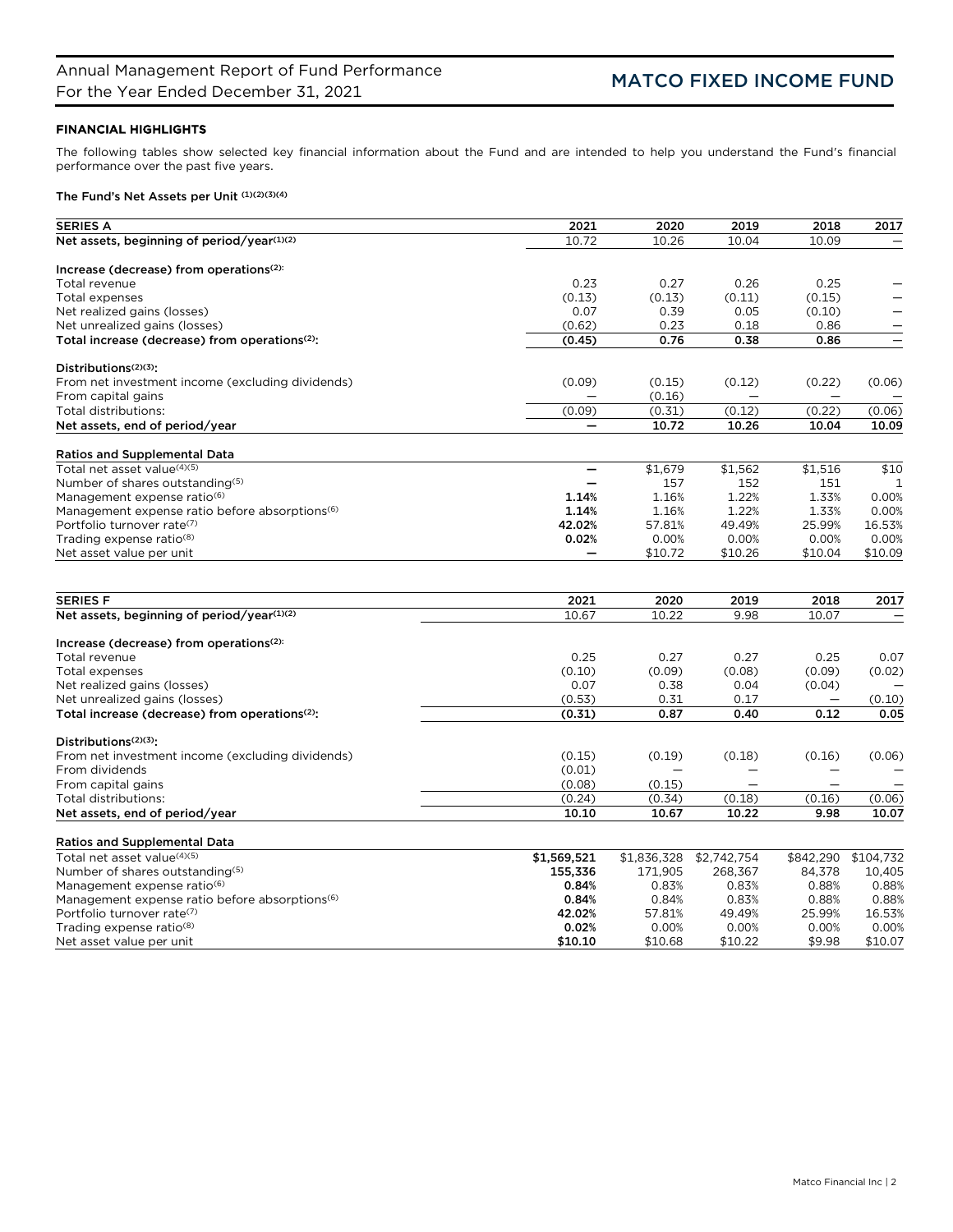# Annual Management Report of Fund Performance Annual Management Report of Fund Performance<br>For the Year Ended December 31, 2021

| <b>SERIES N</b>                                            |           |                            | 2019                     | 2018                       |           |
|------------------------------------------------------------|-----------|----------------------------|--------------------------|----------------------------|-----------|
| Net assets, beginning of period/year(1)(2)                 |           |                            | 9.93                     |                            |           |
| Increase (decrease) from operations <sup>(2):</sup>        |           |                            |                          |                            |           |
| Total revenue                                              |           |                            | 0.26                     | 0.25                       |           |
| Total expenses                                             |           |                            | (0.03)                   | (0.03)                     |           |
| Net realized gains (losses)                                |           |                            | 0.05                     | (0.08)                     |           |
| Net unrealized gains (losses)                              |           |                            | 0.24                     |                            |           |
| Total increase (decrease) from operations(2):              |           |                            | 0.52                     | 0.14                       |           |
| Distributions $(2)(3)$ :                                   |           |                            |                          |                            |           |
| From net investment income (excluding dividends)           |           |                            | (0.22)                   | (0.24)                     |           |
| Total distributions:                                       |           |                            | (0.22)                   | (0.24)                     |           |
| Net assets, end of period/year                             |           |                            | $\overline{\phantom{0}}$ | 9.93                       |           |
| <b>Ratios and Supplemental Data</b>                        |           |                            |                          |                            |           |
| Total net asset value(4)(5)                                |           |                            | $$-$                     | \$1,499                    |           |
| Number of shares outstanding(5)                            |           |                            |                          | 151                        |           |
| Management expense ratio <sup>(6)</sup>                    |           |                            | 0.26%                    | 0.25%                      |           |
| Management expense ratio before absorptions <sup>(6)</sup> |           |                            | 1,239.20%                | 9,023.67%                  |           |
| Portfolio turnover rate(7)                                 |           |                            | 49.49%                   | 25.99%                     |           |
| Trading expense ratio(8)                                   |           |                            | 0.00%                    | 0.00%                      |           |
| Net asset value per unit                                   |           |                            | $s-$                     | \$9.93                     |           |
|                                                            |           |                            |                          |                            |           |
| <b>SERIES O</b>                                            | 2021      | 2020                       | 2019                     | 2018                       | 2017      |
| Net assets, beginning of period/year(1)(2)                 | 10.71     | 10.25                      | 10.00                    | 10.07                      |           |
| Increase (decrease) from operations <sup>(2):</sup>        |           |                            |                          |                            |           |
| Total revenue                                              | 0.25      | 0.27                       | 0.27                     | 0.24                       | 0.06      |
| Total expenses                                             | (0.01)    | (0.01)                     | (0.01)                   | (0.01)                     |           |
| Net realized gains (losses)                                | 0.07      | 0.39                       | 0.05                     | (0.04)                     |           |
| Net unrealized gains (losses)                              | (0.57)    | 0.27                       | 0.21                     | (0.02)                     | 0.05      |
| Total increase (decrease) from operations <sup>(2)</sup> : | (0.26)    | 0.92                       | 0.52                     | 0.17                       | 0.11      |
| Distributions <sup>(2)(3)</sup> :                          |           |                            |                          |                            |           |
| From net investment income (excluding dividends)           | (0.23)    | (0.27)                     | (0.25)                   | (0.22)                     | (0.06)    |
| From dividends                                             | (0.01)    |                            |                          |                            |           |
| From capital gains                                         | (0.08)    | (0.16)                     |                          |                            |           |
| Total distributions:                                       | (0.32)    | (0.43)                     | (0.25)                   | (0.22)                     | (0.06)    |
| Net assets, end of period/year                             | 10.13     | 10.71                      | 10.25                    | 10.00                      | 10.07     |
| <b>Ratios and Supplemental Data</b>                        |           |                            |                          |                            |           |
| Total net asset value(4)(5)                                |           | \$95,883,684 \$110,472,812 | \$136,162,069            | \$138,133,426 \$90,108,478 |           |
| Number of shares outstanding(5)                            | 9,468,226 | 10,315,843                 | 13,283,280               | 13,811,660                 | 8,949,326 |
| Management expense ratio <sup>(6)</sup>                    | 0.11%     | 0.10%                      | 0.10%                    | 0.13%                      | 0.15%     |
| Management expense ratio before absorptions <sup>(6)</sup> | 0.11%     | 0.11%                      | 0.10%                    | 0.13%                      | 0.15%     |
| Portfolio turnover rate(7)                                 | 42.02%    | 57.81%                     | 49.49%                   | 25.99%                     | 16.53%    |
| Trading expense ratio <sup>(8)</sup>                       | 0.02%     | 0.00%                      | 0.00%                    | 0.00%                      | 0.00%     |
| Net asset value per unit                                   | \$10.13   | \$10.71                    | \$10.25                  | \$10.00                    | \$10.07   |

(1) This information is derived from the Fund's audited annual financial statements. Per unit amounts are for the periods for increases (decreases) and points in time for distributions, as applicable, and are not intended to be a reconciliation of opening and closing net assets.

(2) Net assets and distributions are based on the actual number of units outstanding at the relevant time. The increase (decrease) from operations is based on the weighted average number of units outstanding over the financial period.

(3) Distributions were paid in cash/reinvested in additional units of the Fund, or both.

(4) The information is prepared in accordance with IFRS which uses the last trade price for investments that are traded in an active market where quoted prices are readily and regularly available. For investments that are not traded in an active market, the Fund uses valuation techniques that maximize the use of relevant observable inputs and minimize the use of unobservable inputs.

(5) This information is provided as at and for the year shown, as applicable, except Series N for 2018 which are from inception February 6, 2018 through December 31, 2018 and Series A for 2021 which are from January 1 through December 1, 2021.

(6) Management expense ratio is based on total expenses for the stated period and is expressed as an annualized percentage of daily average net asset value during the year/ period.

(7) The Fund's portfolio turnover rate indicates how actively the Fund's portfolio advisor manages its portfolio investments. A portfolio turnover rate of 100% is equivalent to the Fund buying and selling all of the securities in its portfolio once in the course of the period. The higher a fund's portfolio turnover rate in a period, the greater the trading costs payable by the fund in the period, and the greater the chance of an investor receiving taxable capital gains in the period. There is not necessarily a relationship between a high turnover rate and the performance of a fund.

(8) The trading expense ratio represents total commissions and other portfolio transaction costs expressed as an annualized percentage of daily average net assets during the year/ period.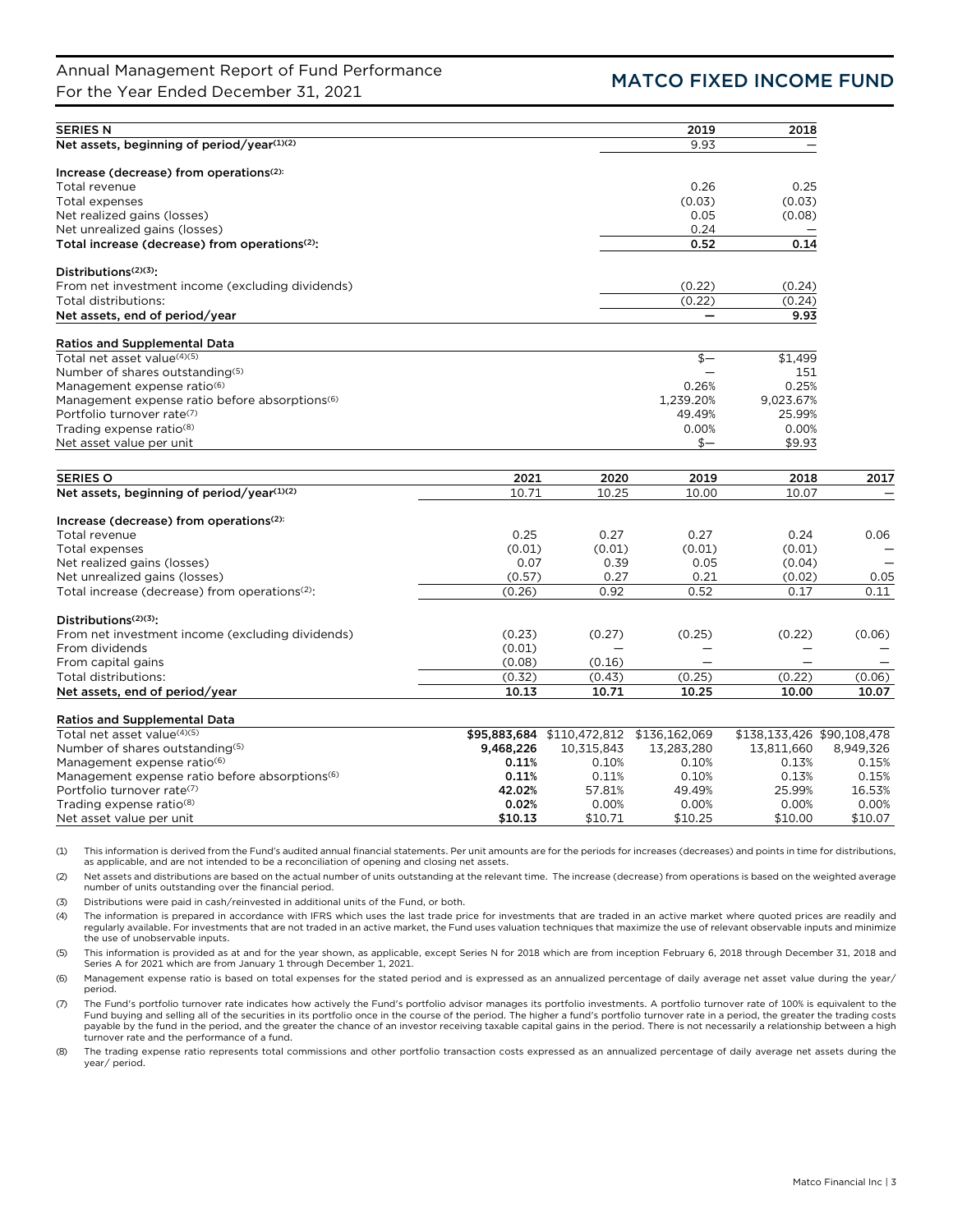## Management Fees

The annual management fee rates, exclusive of sales taxes, are 1.20%, 0.70% and 0.35% for Series A, F and N respectively. No management fees are charged directly to Series O.

During the year ended December 31, 2021, management fees totaled \$12,448 (year ended December 31, 2020 - \$13,335). Included in liabilities at December 31, 2021 is \$982 (December 31, 2020 - \$1,101) in respect of these fees.

All management fees paid by Series F and N were applied to cover portfolio management and other services provided to the Fund by the Manager. No such fees were used to pay for external portfolio advisory fees, trailing or other sales commissions. Of management fees paid on Series A, 41.67% were used to pay for trailing and other dealer sales commissions, the remaining 58.33% covered portfolio management and other services provided to the Fund by the Manager.

## PAST PERFORMANCE

This section shows how the Fund has performed in the past. The performance information shown assumes that all distributions made by the investment fund in the periods shown were reinvested in additional securities of the Fund. The performance information does not take into account: sales, redemption, and distribution or other optional charges, that would have reduced returns or performance. The past performance of the Fund is not necessarily an indication of how it will perform in the future.

## Year-By-Year Returns

The bar charts that follow show the performance of each series of the Fund for the five most recently completed financial years. The charts show, in percentage terms, how an investment made on January 1 would have increased or decreased by December 31st of the fiscal year (except as noted below).



The rate of return for 2017 is from inception September 20, 2017.

\*Series N returns for 2018 is from inception February 6, 2018 to December 31, 2018 and for 2019 is from January 1, 2019 through liquidation December 26, 2019.

\*\*Series A returns for 2021 is from January 1, 2021 through liquidation December 1, 2021.

## Annual Compound Returns

|                              | Series A** | <b>Series F</b> | Series N*                | Series O  | Benchmark*** |
|------------------------------|------------|-----------------|--------------------------|-----------|--------------|
| ⊥ Year*                      | $(4.2\%)$  | $(3.1\%)$       | $\overline{\phantom{0}}$ | $(2.4\%)$ | (2.7%)       |
| 3 Years*                     | 2.2%       | 2.9%            | $\overline{\phantom{a}}$ | 3.7%      | 4.1%         |
| Since Inception <sup>+</sup> | $\sim$     | 2.5%            | $\overline{\phantom{0}}$ | 3.3%      | 3.7%         |
| Since Inception*             | $\sim$     | $\sim$          | 3.4%                     | $\sim$    | 5.4%         |
| Since Inception**            | 2.3%       | $\sim$          | $\sim$                   | $\sim$    | 3.5%         |

+Since inception returns for Series F, and Series O are from September 20, 2017.

\* Since inception returns for Series N are from February 6, 2018 to December 26, 2019.

\*\* Since inception returns for Series A are from September 20, 2017 to December 1, 2021.

\*\*\* The Benchmark is iShares Core Canadian Universe Bond Index ETF. Based on Matco's private client investor base, who often look at ETFs as a substitute for active investment solutions, the ETF better fulfills the investable portion of the benchmark suitability criteria. Matco has chosen to be consistent across all mandates by benchmarking against ETFs for this reason.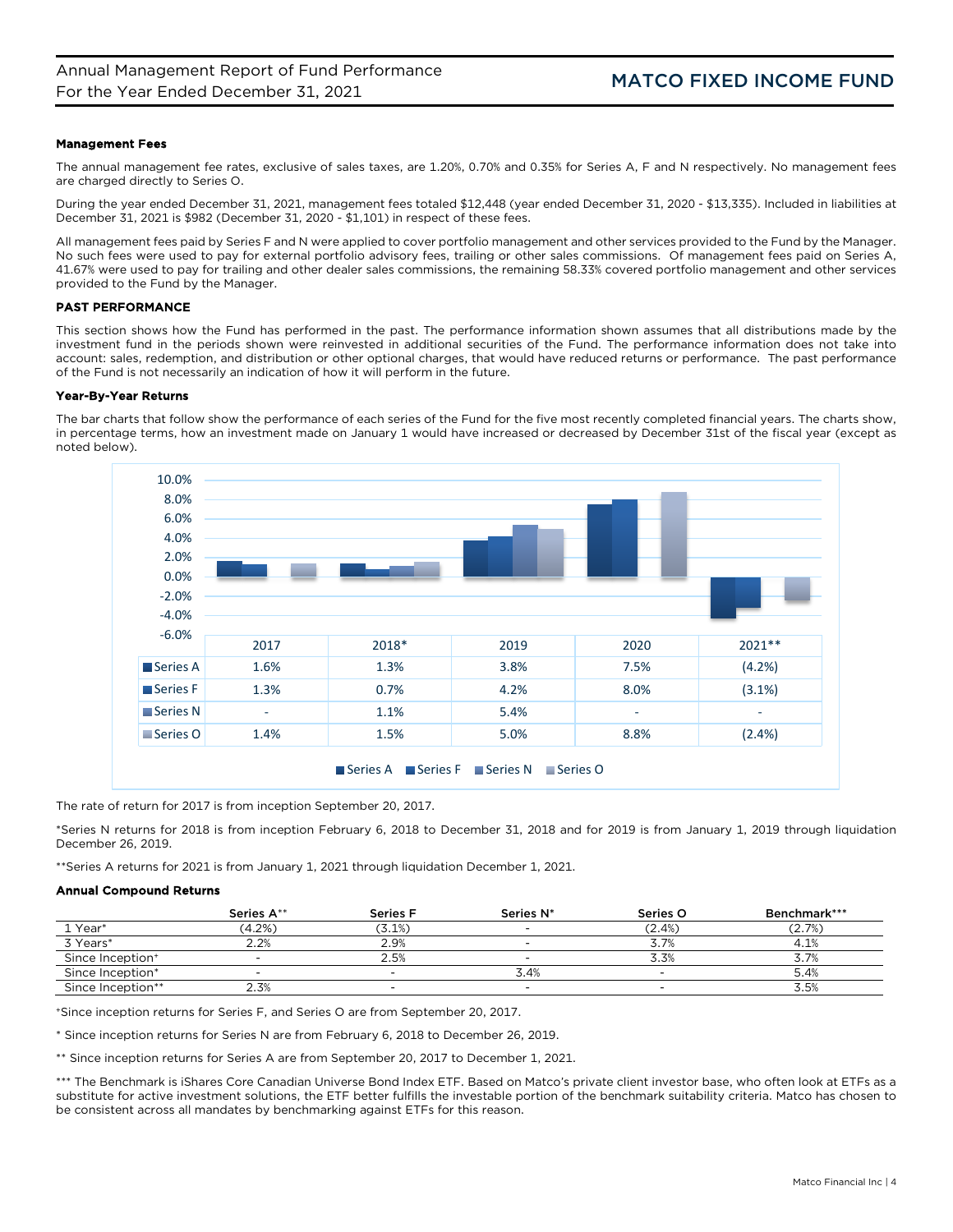# SUMMARY OF INVESTMENT PORTFOLIO

| <b>Sector Allocation</b>                                            | % of Net Asset Value |
|---------------------------------------------------------------------|----------------------|
| Corporate                                                           | 34.6                 |
| Federal                                                             | 25.6                 |
| Provincial                                                          | 21.3                 |
| Preferred                                                           | 13.8                 |
| Cash                                                                | 4.4                  |
| Other Net Assets (Liabilities)                                      | 0.3                  |
| Top 25 Holdings                                                     | % of Net Asset Value |
| Canadian Government Bond - 3.500% Dec 01/45                         | 7.6%                 |
| Province of Alberta - 2.900% Dec 01/28                              | 7.3%                 |
| Canada Housing Trust No 1 - 1.800% Jun 15/30                        | 6.7%                 |
| Hydro One Inc. - 5.360% May 20/36                                   | 5.4%                 |
| Province of Alberta - 3.500% Dec 01/43                              | 5.0%                 |
| The Toronto-Dominion Bank - 1.888% Mar 08/28                        | 4.8%                 |
| Canada Housing Trust No 1 - 0.400% Mar 15/24                        | 3.9%                 |
| Canada Housing Trust No 1 - 0.400% Sep 15/24                        | 3.9%                 |
| Royal Bank of Canada - 2.328% Jan 28/27                             | 3.5%                 |
| Bank of Montreal - 2.370% Feb 03/25                                 | 3.4%                 |
| Canada Housing Trust No 1 - 0.400% Sep 15/23                        | 3.4%                 |
| Province of Ontario - 3.500% Jun 02/45                              | 3.0%                 |
| Bank of Nova Scotia - 1.400% Nov 01/27                              | 3.0%                 |
| Granite REIT Holdings LP - 3.100% Jun 04/27                         | 3.0%                 |
| Province of Manitoba - 3.300% Sep 05/29                             | 2.5%                 |
| The Toronto-Dominion Bank - 3.105% Apr 22/30                        | 2.5%                 |
| The Toronto-Dominion Bank, 4.75%, Preferred share, Series 20        | 2.0%                 |
| Bank of Montreal, 4%, Preferred share, Series 27                    | 2.0%                 |
| Royal Bank of Canada, 3.6%, Preferred share, Series BD              | 2.0%                 |
| The Toronto-Dominion Bank, 3.9%, Preferred share, Series 1          | 2.0%                 |
| National Bank of Canada, 3.9%, Preferred share, Series 32           | 2.0%                 |
| Bank of Montreal - 3.190% Mar 01/28                                 | 2.0%                 |
| Canadian Imperial Bank of Commerce - 1.100% Jan 19/26               | 2.0%                 |
| Province of British Columbia - 2.600% Jun 18/27                     | 2.0%                 |
| Manulife Financial Corp., Class 1, 3.8%, Preferred share, Series 19 | 2.0%                 |
| <b>Total Net Asset Value</b>                                        | \$97,453,205         |

The summary of investment portfolio may change due to ongoing portfolio transactions of the investment fund. A quarterly update is available on our website at [www.matcofinancialinc.com](http://www.matcofinancialinc.com/) or can be requested by calling 1.877.539.5743 or by writing to us at 350, 440-2nd Avenue SW, Calgary AB T2P 5E9.